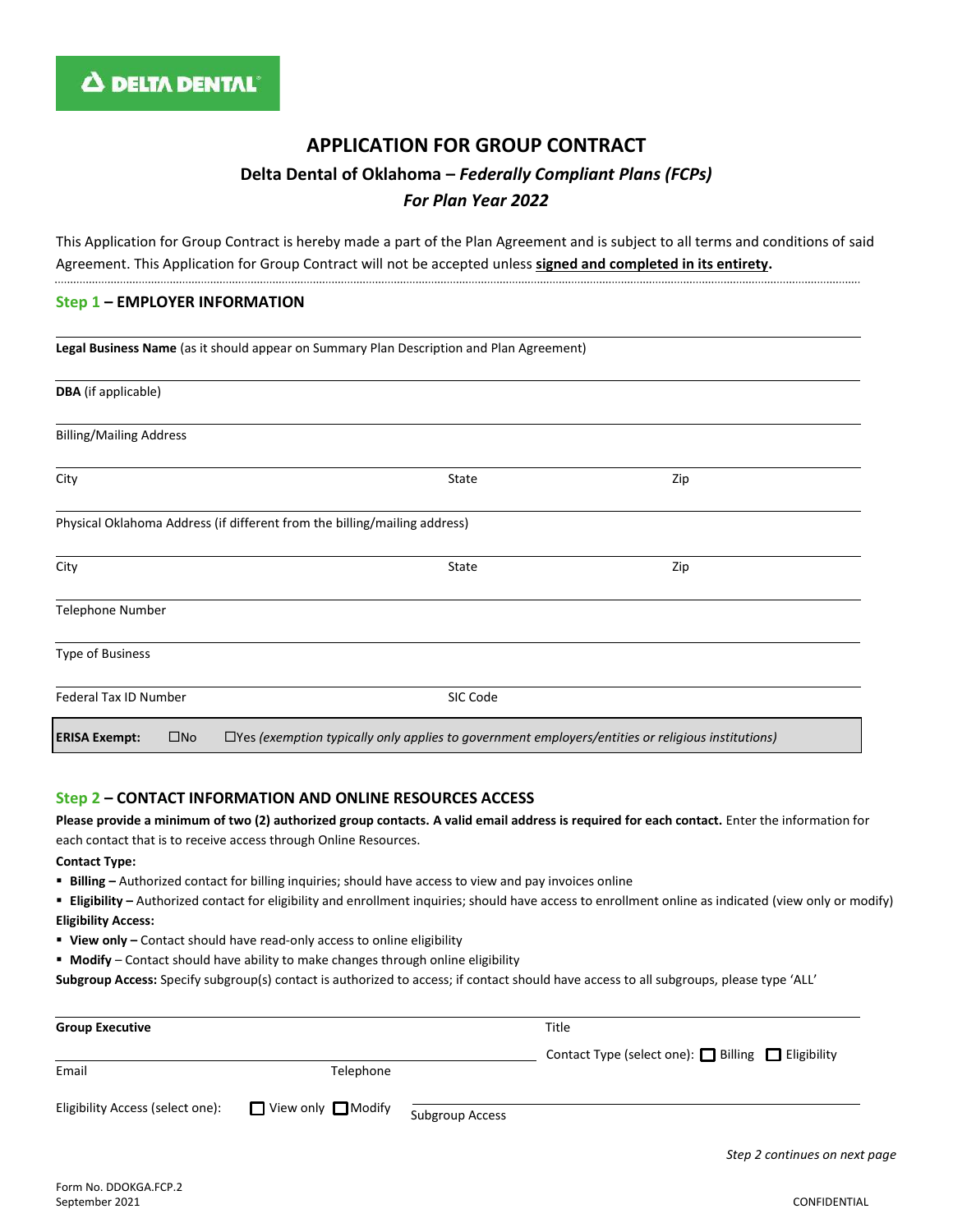# **Step 2, continued from previous page – CONTACT INFORMATION AND ONLINE RESOURCES ACCESS**

| <b>Primary Contact</b>                                                                                                                                                                                                                                                                                                                                                                                                                                                                                                                                                                                                                              |                                |                        | Title                                                                                                                            |  |  |
|-----------------------------------------------------------------------------------------------------------------------------------------------------------------------------------------------------------------------------------------------------------------------------------------------------------------------------------------------------------------------------------------------------------------------------------------------------------------------------------------------------------------------------------------------------------------------------------------------------------------------------------------------------|--------------------------------|------------------------|----------------------------------------------------------------------------------------------------------------------------------|--|--|
|                                                                                                                                                                                                                                                                                                                                                                                                                                                                                                                                                                                                                                                     |                                |                        | Contact Type (select one): ■ Billing ■ Eligibility                                                                               |  |  |
| Email                                                                                                                                                                                                                                                                                                                                                                                                                                                                                                                                                                                                                                               | Telephone                      |                        |                                                                                                                                  |  |  |
| Eligibility Access (select one):                                                                                                                                                                                                                                                                                                                                                                                                                                                                                                                                                                                                                    | $\Box$ View only $\Box$ Modify | <b>Subgroup Access</b> |                                                                                                                                  |  |  |
| <b>Additional Contact</b>                                                                                                                                                                                                                                                                                                                                                                                                                                                                                                                                                                                                                           |                                |                        | Title                                                                                                                            |  |  |
|                                                                                                                                                                                                                                                                                                                                                                                                                                                                                                                                                                                                                                                     |                                |                        | Contact Type (select one): Billing □ Eligibility                                                                                 |  |  |
| Email                                                                                                                                                                                                                                                                                                                                                                                                                                                                                                                                                                                                                                               | Telephone                      |                        |                                                                                                                                  |  |  |
| Eligibility Access (select one):                                                                                                                                                                                                                                                                                                                                                                                                                                                                                                                                                                                                                    | $\Box$ View only $\Box$ Modify | <b>Subgroup Access</b> |                                                                                                                                  |  |  |
| <b>Additional Contact</b>                                                                                                                                                                                                                                                                                                                                                                                                                                                                                                                                                                                                                           |                                |                        | Title                                                                                                                            |  |  |
|                                                                                                                                                                                                                                                                                                                                                                                                                                                                                                                                                                                                                                                     |                                |                        | Contact Type (select one): Billing ■ Eligibility                                                                                 |  |  |
| Email                                                                                                                                                                                                                                                                                                                                                                                                                                                                                                                                                                                                                                               | Telephone                      |                        |                                                                                                                                  |  |  |
| Eligibility Access (select one):                                                                                                                                                                                                                                                                                                                                                                                                                                                                                                                                                                                                                    | $\Box$ View only $\Box$ Modify | <b>Subgroup Access</b> |                                                                                                                                  |  |  |
| An authorized representative for the Employer must approve access to information on this account for the person(s) named above, and for receipt<br>of the monthly billing from Delta Dental via the above selected option. Further, the authorized representative for the Employer must submit<br>written notification to Delta Dental of Oklahoma if a user's access to Online Resources needs to be terminated or access should be provided to<br>additional persons. A Group Change Form is available on Online Resources and the authorized representative for the Employer may submit<br>completed forms to ClientRelations@DeltaDentalOK.org. |                                |                        |                                                                                                                                  |  |  |
| Step 3 - PLAN EFFECTIVE DATE: (Month) __________________ 01, 2022                                                                                                                                                                                                                                                                                                                                                                                                                                                                                                                                                                                   |                                |                        |                                                                                                                                  |  |  |
|                                                                                                                                                                                                                                                                                                                                                                                                                                                                                                                                                                                                                                                     |                                |                        | Step 4 - ELIGIBILITY AND ENROLLMENT: A minimum of two (2) enrolled individuals per plan required for participation in FCP plans. |  |  |
|                                                                                                                                                                                                                                                                                                                                                                                                                                                                                                                                                                                                                                                     |                                |                        |                                                                                                                                  |  |  |
|                                                                                                                                                                                                                                                                                                                                                                                                                                                                                                                                                                                                                                                     |                                |                        |                                                                                                                                  |  |  |
| Employees are eligible for coverage on (select one):                                                                                                                                                                                                                                                                                                                                                                                                                                                                                                                                                                                                |                                |                        |                                                                                                                                  |  |  |
| $\Box$ The date of hire<br>$\Box$ The first of the month following the date of hire                                                                                                                                                                                                                                                                                                                                                                                                                                                                                                                                                                 |                                |                        |                                                                                                                                  |  |  |
| $\square$ The day of continuous full-time employment*                                                                                                                                                                                                                                                                                                                                                                                                                                                                                                                                                                                               |                                |                        |                                                                                                                                  |  |  |
| $\Box$ The first of the month following _______ days of continuous full-time employment*                                                                                                                                                                                                                                                                                                                                                                                                                                                                                                                                                            |                                |                        |                                                                                                                                  |  |  |
| $\Box$ The date determined by the Contractor or Plan Sponsor                                                                                                                                                                                                                                                                                                                                                                                                                                                                                                                                                                                        |                                |                        |                                                                                                                                  |  |  |
| Is the following included with this application? (select all that apply): $\Box$ Enrollment Forms $\Box$ Electronic Enrollment Data                                                                                                                                                                                                                                                                                                                                                                                                                                                                                                                 |                                |                        |                                                                                                                                  |  |  |
| $^*$ Cannot exceed 90 days between first day of full-time employment and coverage start date.                                                                                                                                                                                                                                                                                                                                                                                                                                                                                                                                                       |                                |                        |                                                                                                                                  |  |  |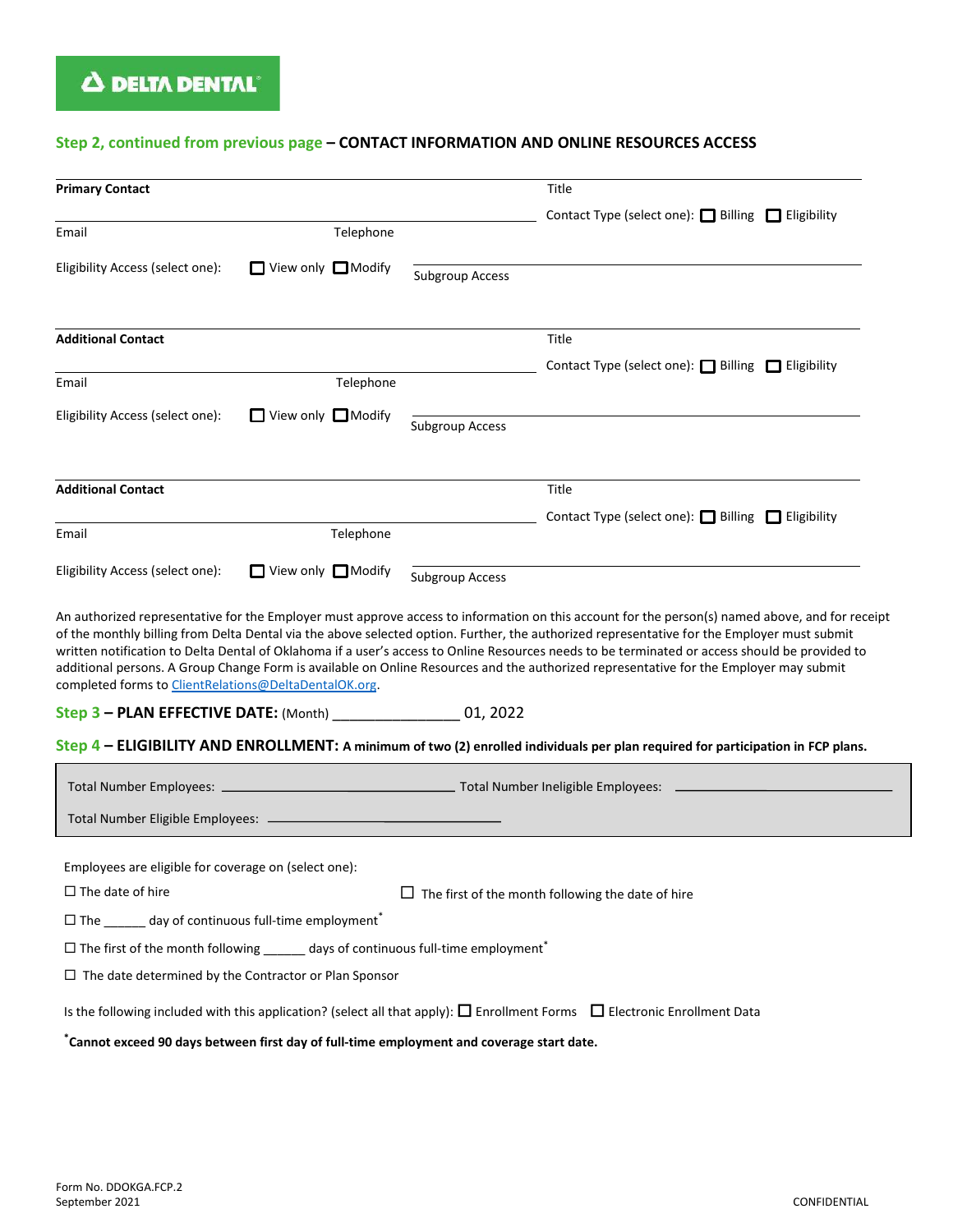# Δ DELTA DENTAL®

### **Step 5 – EMPLOYER CONTRIBUTION**

Employer contributes (select one):  $\Box$  None  $\Box$  A portion  $\Box$  All

## **Step 6 – FULLY INSURED PLAN OPTIONS AND PLAN SELECTION** (select all that apply)

#### **Plan Year:** Calendar

| <b>MONTHLY RATES FOR COMBINED PLANS</b>                  | $\Box$ Low Option                            | $\Box$ High Option |                    |                     |
|----------------------------------------------------------|----------------------------------------------|--------------------|--------------------|---------------------|
| Ages $0 - 20$ (Per Covered Person)                       | \$26.00                                      | \$52.00            |                    |                     |
| Ages 21 and older (Per Covered Person)                   | \$26.00                                      | \$52.00            |                    |                     |
| MONTHLY RATES FOR PEDIATRIC PLANS (must be under age 19) | $\Box$ Low Option                            | $\Box$ High Option |                    |                     |
| One Covered Person                                       | \$26.00                                      | \$52.00            |                    |                     |
| <b>Two Covered Persons</b>                               | \$52.00                                      | \$104.00           |                    |                     |
| Three or more Covered Persons                            | \$78.00                                      | \$156.00           |                    |                     |
| <b>BENEFITS SUMMARY</b>                                  |                                              |                    | <b>Low Options</b> | <b>High Options</b> |
| Covered Services and Plan Co-payment Percentages         | Class I – Diagnostic and Preventive Services |                    | 100%               | 100%                |
|                                                          | Class II - Basic Services                    |                    | 60%                | 80%                 |
|                                                          | Class III - Major Services                   |                    | 50%                | 50%                 |

Deductible per Plan Year – *Combined Low and Pediatric Low* Classes I, II and III Services Only \$75 per Person n/a Deductible per Plan Year – *Combined High and Pediatric High* Classes II and II Services Only n/a \$50 per Person

*for covered persons age 19 and older only* **Classes I, II and III Services Combined** \$1,500 \$1,500 \$1,500 \$1,500

Class II Services Class III Services

Maximum Out-of-pocket Cost Per Benefit Plan Year – Cone Covered Person (3350 \$350 \$350 \$350 \$350 \$350 \$350 \$350 *for covered persons to age 19* Two or more Covered Persons \$700 \$700

Class IV – Orthodontic Services\* 50% 50%

6 Months 12 Months

6 Months 12 Months

\*Medically Necessary Only for Covered Person(s) to age 19

#### **Step 7 – PAYMENT OPTIONS**

Plan Maximum Year Benefit Payment –

Plan Benefit Limitation Period(s) – *for covered persons age 19 and older only*

Designated Billing Contact(s) will be setup with monthly E-Bill notification emails and online payment access through the Online Resources portal.

To set up automatic draft, please complete the information below. **A voided check must be attached to this authorization form.**

| <b>Financial Institution</b>                                           | <b>Branch</b>  |                                                                                                                                                   |                                                                                                                                                                                                                                |  |
|------------------------------------------------------------------------|----------------|---------------------------------------------------------------------------------------------------------------------------------------------------|--------------------------------------------------------------------------------------------------------------------------------------------------------------------------------------------------------------------------------|--|
| <b>Branch Address</b>                                                  | City           | State                                                                                                                                             | Zip                                                                                                                                                                                                                            |  |
| <b>Branch Telephone</b>                                                |                |                                                                                                                                                   |                                                                                                                                                                                                                                |  |
| Account Type (select one): $\Box$ Checking                             | $\Box$ Savings |                                                                                                                                                   |                                                                                                                                                                                                                                |  |
|                                                                        |                |                                                                                                                                                   |                                                                                                                                                                                                                                |  |
| company eligibility can be placed on hold for a rejected draft.        |                | begin deductions of company dental premium from the account I have indicated herein on the fifth (5th) day of each month. I understand that       |                                                                                                                                                                                                                                |  |
|                                                                        |                |                                                                                                                                                   | Date: the contract of the contract of the contract of the contract of the contract of the contract of the contract of the contract of the contract of the contract of the contract of the contract of the contract of the cont |  |
|                                                                        |                | *If the fifth (5th) day of the month is on a weekend or a holiday, Delta Dental of Oklahoma will debit the specified account on the next business |                                                                                                                                                                                                                                |  |
| day.                                                                   |                |                                                                                                                                                   |                                                                                                                                                                                                                                |  |
| ** Signature must be that of an authorized signer on the bank account. |                |                                                                                                                                                   |                                                                                                                                                                                                                                |  |